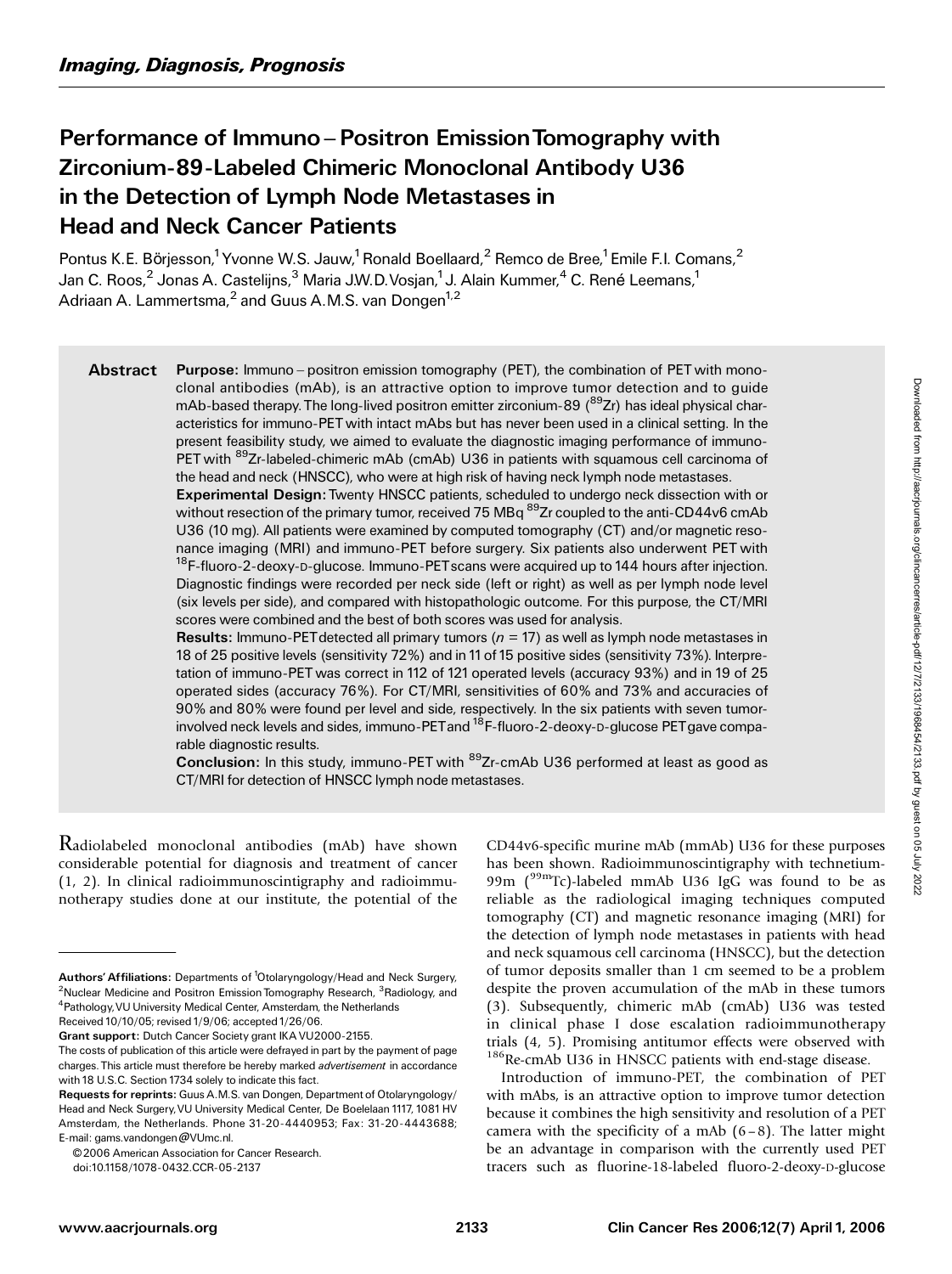(<sup>18</sup>FDG), which shows increased uptake not only in tumors but also in normal tissues with high metabolic activity. Apart from its diagnostic capabilities, PET also has potential for quantification of molecular interactions, which is particularly attractive when immuno-PET is used as prelude to antibodybased therapy. First, patients can be selected who have the best chance to benefit from mAb treatment  $(6-8)$ . Next, in an individualized therapeutic approach, immuno-PET enables the confirmation of tumor targeting and the quantification of mAb accumulation in tumor and normal tissues. For this purpose, we started the coupling of positron emitters to mAbs and a preclinical evaluation of these radiolabeled mAbs in immuno-PET.

For being suitable for immuno-PET, a positron emitter has to fulfill several requirements. Its physical half-life has to be compatible with the time needed for a mAb to achieve optimal tumor-to-nontumor ratios. For intact mAbs, presently the most frequently used format for targeting solid tumors, this time is generally 2 to 4 days.

Two positron emitters with a proper half-life for immuno-PET with intact mAbs are zirconium-89 ( $^{89}Zr$ , half-life 78.4 hours) and iodine-124  $\binom{124}{1}$ , half-life 100.3 hours). Of these isotopes, <sup>89</sup>Zr can be obtained with high yield, high radionuclide purity, and low production costs (9). Moreover, <sup>89</sup>Zr has ideal characteristics for optimal image quality and accurate quantification. Stable coupling of  ${}^{89}Zr$  to mAbs was accomplished using the succinylated chelate desferrioxamine B (desferal; ref. 9). The suitability of such conjugates, <sup>89</sup>Zr-labeled cmAb U36 included, for detection of millimeter-sized tumors was shown in HNSCC xenograft-bearing nude mice (10). In addition, the potential of PET for quantification of <sup>89</sup>Zr-labeled mAbs was shown in these studies (10).

Based on aforementioned encouraging preclinical results, we hypothesized that PET with <sup>89</sup>Zr-labeled mAb U36 might be better suited for detection of lymph node metastases in HNSCC patients than previously tested single-photon emission computerized tomography (SPECT) approaches with mAb U36. To the best of our knowledge, the long-lived positron emitter <sup>89</sup>Zr has never been tested in a clinical setting before. In the present study, PET with <sup>89</sup>Zr-labeled mAb U36 was evaluated for its safety and preliminary diagnostic accuracy in patients with proven HNSCC and clinically at high risk of having lymph node metastases.

## Materials and Methods

Patient study. Twenty patients, who were at high risk of having neck lymph node metastasis from a proven HNSCC and who were planned to undergo neck dissection with or without resection of the primary tumor, participated in this study. Decision about the need for neck dissection, and the type of neck dissection, was based on primary tumor site and tumor stage as found by conventional clinical and diagnostic examinations. Immuno-PET did not influence this decision. Confirmation of CD44v6 expression by biopsy was not required, as >96% of tumors show CD44v6 expression by at least 50% of the cells (11). The primary tumor and the status of neck lymph nodes were classified according to the tumor-node-metastasis system of the International Union Against Cancer (12). Patient and tumor characteristics are given in Table 1. Prior and up to 6 weeks after administration of radiolabeled cmAb U36, routine laboratory analyses were done, including complete blood cell counts, serum electrolytes, urine sediment, liver enzymes, and renal and thyroid functions. Vital signs were recorded before and up to 3 hours after injection.

Patients received cmAb U36 IgG radiolabeled with  $^{89}Zr$  (74.9  $\pm$ 0.6 MBq). The first 14 patients simultaneously received 55 MBq

| <b>Patient</b> | Sex<br>Age |    | <b>Primary tumor</b>                                   | <b>cTNM</b>    | pTNM              |
|----------------|------------|----|--------------------------------------------------------|----------------|-------------------|
|                | F          | 57 | Oral cavity, tongue, right                             | $T_2N_0M_0$    | $T_2N_1M_0$       |
| $\overline{2}$ | M          | 57 | Unknown primary, base of tongue right side suspected   | $T_XN_{2a}M_0$ | $T_{is}N_{2b}M_0$ |
| 3              | F          | 72 | Oropharynx, tonsil, right                              | $T_2N_{2b}M_0$ | $T_2N_{2b}M_0$    |
| 4              | F          | 53 | Oropharynx, tonsil, right                              | $T_3N_0M_0$    | $T_3N_{2b}M_0$    |
| 5              | M          | 63 | Oropharynx, tonsil, right                              | $T_4N_0M_0$    | $T_4N_{2b}M_0$    |
| 6              | F          | 58 | Oral cavity, alveolar process and floor of mouth, left | $T_4N_0M_0$    | $T_4N_{2b}M_0$    |
|                | M          | 54 | Oral cavity, tongue/floor of mouth, right              | $T_3N_0M_0$    | $T_3N_{2b}M_0$    |
| 8              | M          | 55 | Oropharynx, tonsil, left                               | $T_4N_{2a}M_0$ | $T_4N_{2b}M_0$    |
| 9              | F          | 54 | Hypopharynx, piriform sinus, left                      | $T_4N_{2b}M_0$ | $T_4N_{2b}M_0$    |
| 10             | F          | 65 | Oral cavity, base of tongue, right                     | $T_2N_0M_0$    | $T_2N_0M_0$       |
| 11             | M          | 53 | Larynx, glottic                                        | $T_4N_0M_0$    | $T_4N_0M_0$       |
| 12             | M          | 59 | Larynx, supraglottic                                   | $T_4N_0M_0$    | $T_4N_0M_0$       |
| 13             | F          | 49 | Residual disease after $T_2N_0$ tonsil carcinoma, left | <b>NA</b>      | <b>NA</b>         |
| 14             | M          | 58 | Oropharynx, base of tongue, right                      | $T_2N_{2b}M_0$ | $T_2N_{2b}M_0$    |
| 15             | M          | 48 | $T_3N_0M_0$<br>Oropharynx, tonsil, right               |                | $T_3N_1M_0$       |
| 16             | F          | 63 | Oropharynx, tonsil, left                               | $T_3N_{2b}M_0$ | $T_3N_{2b/c}M_0$  |
| 17             | M          | 53 | Oropharynx, tonsil, right                              | $T_2N_3M_0$    | $T_2N_3M_0$       |
| 18             | M          | 58 | <b>NA</b><br>Larynx, supraglottic, recurrence          |                | <b>NA</b>         |
| 19             | M          | 71 | Oropharynx, soft palate, right<br>$T_3N_{2c}M_0$       |                | $T_2N_{2c}M_0$    |
| 20             | M          | 60 | Larynx, supraglottic, recurrence                       | <b>NA</b>      | <b>NA</b>         |

Abbreviations: TNM, tumor-node-metastasis system; cTNM, clinical classification; pTNM, pathologic classification; NA, not applicable.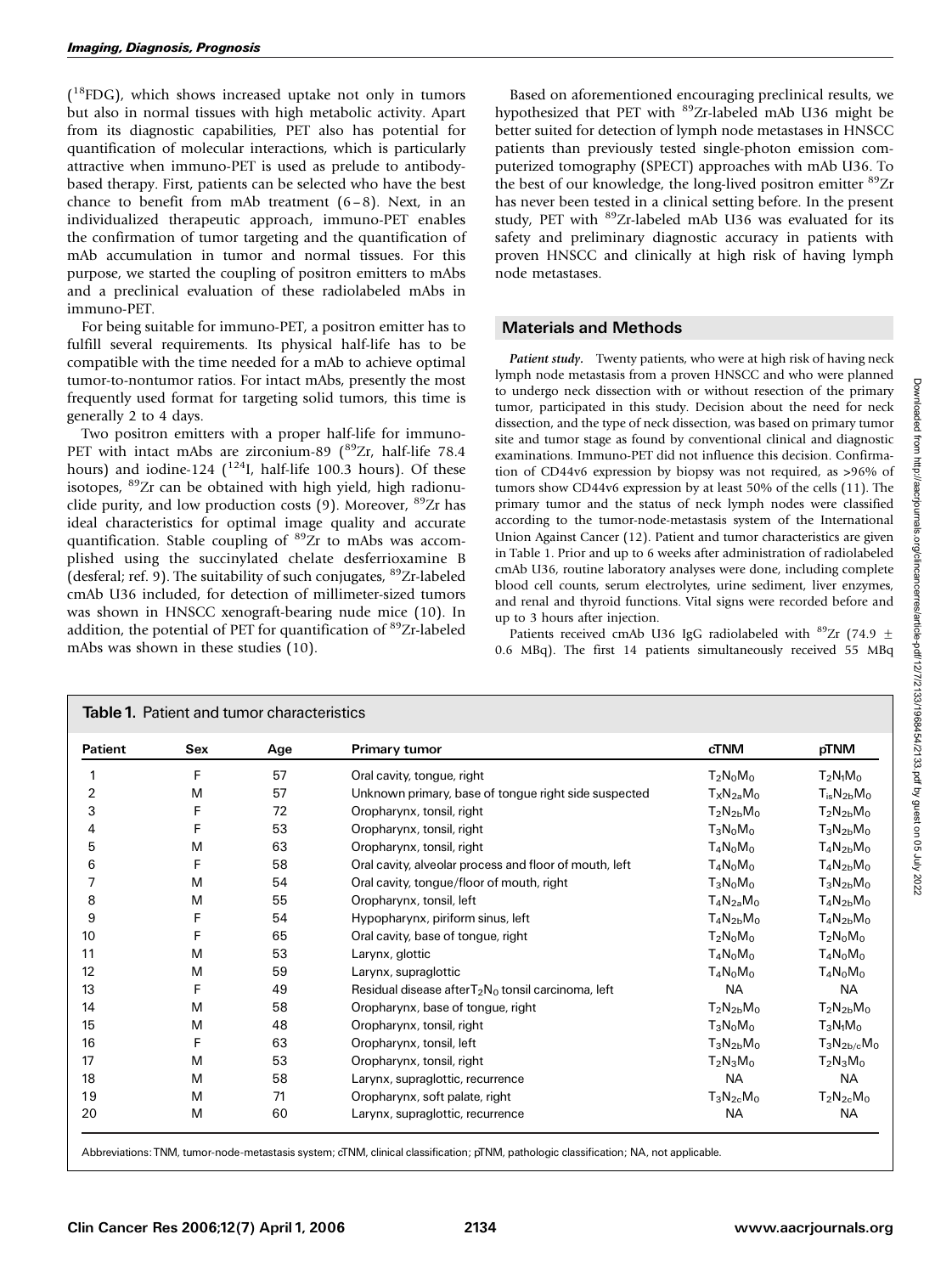<sup>186</sup>Re-labeled cmAb U36 IgG for comparison of pharmacokinetics and biodistribution. This comparison is beyond the scope of the present article and will be reported elsewhere. The total administered cmAb U36 dosage was 10 mg for all patients. Seventeen of 20 patients had surgery of their primary tumor, whereas all patients had unilateral  $(n = 16)$  or bilateral  $(n = 4)$  neck dissections done 6 to 8 days after administration of radiolabeled cmAb U36. All patients underwent radical neck dissection (patients 2, 14, and 16) or modified radical neck dissection comprising levels I through V, except for patients 11, 12, and 18. Patients 11 and 18 underwent selective bilateral neck dissection (levels II-IV + VI for patient 11, and II-IV for patient 18), whereas patient 12 underwent selective neck dissection (II-IV) on the left side and modified radical neck dissection (level I-VI) on the right side. The study was reviewed and approved by the Medical Ethics Committee of the VU University Medical Center. All patients gave written informed consent after receiving a thorough explanation of the study.

mAb U36. Selection and production of mAb U36 and its chimeric (mouse/human) IgG1 derivative (cmAb U36) have been described previously (4). mAb U36 binds to the v6 region of CD44 (CD44v6). Homogeneous expression of CD44v6 has been observed in squamous cell carcinoma of the head and neck, lung, skin, esophagus, and cervix, whereas heterogeneous expression was found in adenocarcinomas of the breast, lung, colon, pancreas, and stomach. In normal tissues, expression has been found in epithelial tissues, such as skin, breast, and prostate myoepithelium, and bronchial epithelium (13).

Production of <sup>89</sup>Zr-cmAb U36. The production and purification of  $89$ <sup>89</sup>Zr and its coupling to cmAb U36 have been described previously (9).  $89Zr$  was produced by a (p,n) reaction on natural yttrium  $(^{89}Y)$ . Labeling of cmAb U36 was achieved starting from the chelate desferrioxamine B (Df; desferal, Novartis, Basel, Switzerland). All procedures were done under aseptic conditions in a shielded laminar flow hood. In short, Df was succinylated (N-sucDf), temporarily filled with stable iron [Fe(III)], and coupled to the lysine residues of cmAb U36 by means of a tetrafluorophenol-N-sucDf ester. After removal of Fe(III) by transchelation to EDTA, the premodified cmAb U36 was purified on a PD10 column. Subsequently, N-sucDf-cmAb U36 (5 mg) was labeled with<sup>89</sup>Zr (185 MBq). Finally, <sup>89</sup>Zr-N-sucDf-cmAb U36 was purified on a PD10 column [eluent: 0.9% NaCl/gentisic 5 mg/mL (pH 5.0)].  ${}^{89}Zr$ -N-sucDf-cmAb U36 will be abbreviated to 89Zr-cmAb U36 in the rest of this article. The mean labeling efficiency was  $87.4 \pm 11.0\%$ . Finally, cold cmAb U36 and for 14 of the 20 patients <sup>186</sup>Re-MAG3-cmAb U36 were added and the conjugates were filter sterilized (total amount of cmAb U36 to be administered was 10 mg). These procedures resulted in a sterile final product with endotoxin levels <5 EU/mL. The molar ratio N-sucDf to cmAb U36 was always <2. The radiochemical purity was always >94.9% (mean,  $96.0 \pm 1.2$ %). After each preparation of  ${}^{89}Zr$ cmAb U36, the immunoreactivity was determined by measuring binding to a serial dilution of UM-SCC-11B cells as described previously (10). The immunoreactive fraction of the <sup>89</sup>Zr-cmAb U36 preparations ranged from 74.8% to 91.0% (mean, 85.1  $\pm$  4.5%) at the highest cell concentration. In addition, the data were graphically analyzed in a modified Lineweaver-Burk plot and the immunoreactivity was determined by extrapolating to conditions representing infinite antigen excess. By doing so, the immunoreactive fraction ranged from 89.4% to 100% (mean, 98.7  $\pm$  3.1%).

Imaging studies. All patients were examined by palpation, CT and/ or MRI, and 89Zr-cmAb U36 PET (immuno-PET), whereas six patients were also examined by FDG-PET. The latter procedure was indicated for the detection of unknown primary tumors and/or for screening of distant metastases.

Preoperative palpation was done in all patients by the same experienced head and neck surgeon. CT, MRI, FDG-PET, and immuno-PET were done in 17, 15, 6, and 20 patients, respectively. In all patients, diagnostic examinations and surgery were done within a 3 week period. CT scans were obtained with a third-generation Siemens Somaton Volume Zoom (Siemens AG, Erlangen, Germany). After contrast administration, axial scans with a slice thickness of 3 mm and

increment of 3 mm were obtained. MRI examinations were done on a 1.5 T imaging system (Vision-system, Siemens) using a dedicated neck coil. Axial T2-weighed spin-echo, short-term inversion recovery, and pre – and post – gadolinium-diethylenetriaminepentaacetic acid (Magnevist, Schering AG, Germany) T<sub>1</sub>-weighed spin-echo MRI examinations were made. Slice thickness varied, depending on the MRI pulse sequence used, from 4 to 7 mm, with an interslice gap of 10%. Criteria for the optimal assessment of cervical lymph node metastases by CT or MRI, as defined by our institute, were used (14). At CT and MRI, lymph nodes were considered malignant if nodes with necrosis were depicted or if the minimal diameter in the axial plane of the node was  $\geq$ 11 mm for nodes located in level II (subdigastric) and  $\geq 10$  mm for nodes in other levels. In routine diagnostic work-up, patients with enlarged lymph nodes of 4 to 11 mm ( $n = 14$ ) went for additional diagnosis by ultrasound-guided fine-needle aspiration cytology.

PET scans were done using a dedicated full-ring PET scanner (ECAT EXACT HR+, CTI/Siemens, Knoxville, TN). In case of immuno-PET scanning, whole body scans were made consisting of approximately seven bed positions covering the patient from base of the skull to the pelvis. At each bed position, a 3-minute transmission scan, acquired using three germanium-68 rod sources, and a 7-minute emission scan in three-dimensional mode were acquired. Whole body scans were done starting within 1 hour and at 24, 72, and/or 144 hours after i.v. injection of 89Zr-cmAb U36. All scans were normalized and corrected for randoms, scatter, attenuation, and decay. Reconstructions were done using an attenuation and normalization weighted ordered subset expectation maximization algorithm (ECAT software version 7.2, CTI/ Siemens) with two iterations and 16 subsets followed by postsmoothing of the reconstructed image using a 5-mm FWHM Gaussian filter. Because images with attenuation correction showed high noise levels due to the low amount of radioactivity administered to the patients (for radiation exposure reasons), ordered subset expectation maximization reconstructions without attenuation correction were done as well. Reconstructions without attenuation correction provided images with a quality similar to that of the diagnostic FDG scans (next paragraph). Interpretation of the scans was therefore done using these nonattenuation-corrected images and was based on asymmetry and retention of activity, especially on late images.

In case of FDG-PET scanning, all patients fasted overnight before the PET study. Whole body scans were made using approximately seven bed positions from the base of the skull to the pelvis. At each bed position, a 7-minute emission scan in two-dimensional mode was made. Scanning started  $\sim$  60 minutes after i.v. injection of 370 MBq <sup>18</sup>FDG (Cyclotron BV, Amsterdam, the Netherlands). All scans were corrected as described above for the 89Zr scans; however, no attenuation correction was done. The PET images were evaluated visually using standard ECAT (CTI/Siemens) software: foci with increased uptake versus background were considered abnormal, taking physiologic biodistribution of FDG into account.

CT and MRI were scored by one experienced radiologist (J.A. Castelijns), FDG-PET by one experienced nuclear physician (E.F.I. Comans), whereas immuno-PET examinations were scored by consensus of two experienced nuclear physicians (E.F.I. Comans and J.C. Roos). CT/MRI and nuclear imaging examinations were done in an independent and blinded way, without knowledge of the pathologic outcome. Observers were not informed about the sites of tumor involvement. All patients had neck dissections done 6 to 8 days after the administration of the radioimmunoconjugate. After fixation, all palpable and visible lymph nodes were dissected from the surgical specimen and cut into 2- to 4-mm-thick slices for microscopic examinations. The different slices of one lymph node were examined by a pathologist and the percentage tumor involvement was estimated. The outcome of the histopathologic examination of the neck dissection specimen was used as the gold standard.

For topographical examination, the findings were recorded per side as well as per lymph node level according to the classification of the American Academy of Otorhinolaryngology and Head and Neck Surgery (15). Patients underwent either CT or MRI or both. For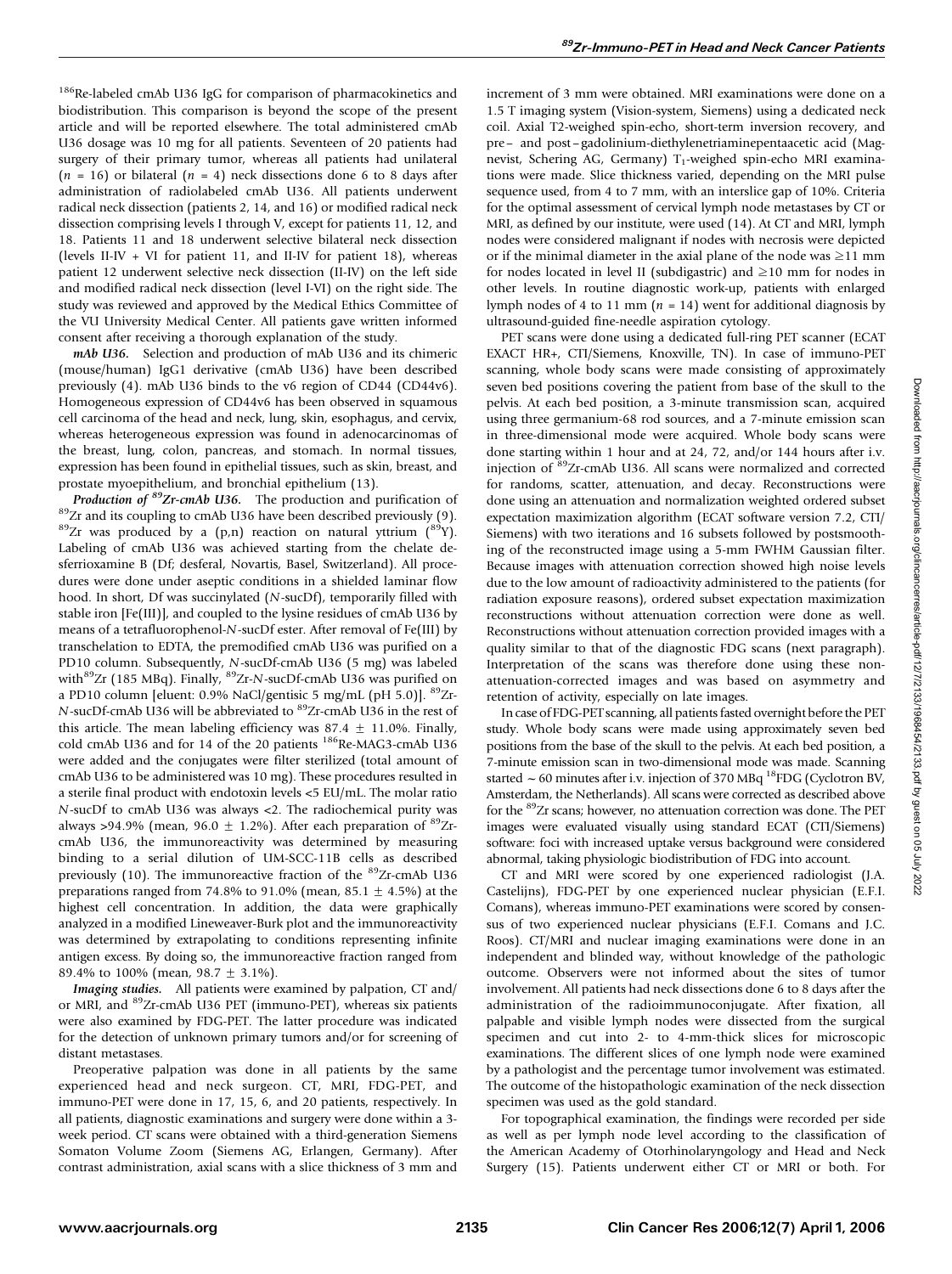evaluation of overall anatomic imaging results, the data on CT and MRI were combined, and if patients had undergone both diagnostic modalities only the best performing modality was used for analysis.

Human anti-cmAb U36 and anti-N-sucDf-cmAb U36 responses. To evaluate the immunogenicity of cmAb U36 and <sup>89</sup>Zr-N-sucDf-cmAb U36, a human-anti-cmAb U36 (anti-isotypic) and a human anti- ${}^{89}Zr$ -N-sucDf-cmAb U36 assay were done. Human antibody response was tested in patient sera before administration of <sup>89</sup>Zr-N-sucDf-cmAb U36 and at 1 and 6 weeks after administration. The concentrations of human anti-cmAb U36 and anti-89Zr-N-sucDf-cmAb U36 antibodies were measured essentially as described previously (4). In short, microtiter plates (Costar Europe, Ltd., Badhoevedorp, the Netherlands) were coated with cmAb U36 IgG or with <sup>89</sup>Zr-N-sucDf-cmAb U36 (after decay), 2  $\mu$ g/well, in PBS (pH 7.2), and incubated overnight at room temperature. After blocking with assay buffer [PBS with 1% FCS (BioWhittaker, Verviers, Belgium) and 0.02% Tween 20 (Sigma, Zwijndrecht, the Netherlands)] and extensive washing with wash buffer (PBS with  $0.05\%$  Tween 20), 100  $\mu$ L standard dilutions of rabbit anti-human IgG (DAKO, Glostrup, Denmark) and diluted patient serum (1:10 in assay buffer) were pipetted into the wells and incubated for 1 hour at room temperature. Human antichimeric antibody – positive sera from previous clinical trials with cmAb U36 served as reference samples. The rabbit anti-human IgG was used to construct a calibration curve. After extensive washing with wash buffer and PBS, 100 µL biotinylated cmAb U36 or biotinylated <sup>89</sup>Zr-N-sucDfcmAb U36 were added ( $\pm 1$  µg/well), and the plate was incubated for 1 hour at room temperature. All subsequent steps, including incubation with horseradish peroxidase – conjugated streptavidin (CLB, Amsterdam, the Netherlands) and tetramethylbenzidine substrate, as well as absorption measurement at 450 nm, were exactly the same as previously described (4). Also, criteria for considering a sample positive were the same (4).

Statistics. In this feasibility study, descriptive statistics were used with assessment of sensitivity, specificity, and accuracy for  ${}^{89}Zr$ immuno-PET as well as for the routine diagnostic modalities palpation, CT/MRI, and FDG-PET. This was considered most appropriate because (a) in routine diagnostic work-up, CT/MRI might have additional diagnostic value by identification of patients with enlarged lymph nodes (4-11 mm) eligible for ultrasound-guided fine-needle aspiration cytology, (b) clinical 89Zr-immuno-PET was used for the first time ever, and therefore it was not known beforehand whether all variables were optimal for tumor detection, e.g., injected <sup>89</sup>Zr dose and image

acquisition, reconstruction, and evaluation. In addition, procedures for  $89Zr$  quantification are under development and were not available for the present evaluation.

### **Results**

Neither adverse reactions nor significant changes in blood and urine values were observed, which could be related to the injection of the antibody. Patients 9 and 10 developed a human antichimeric antibody response, and elevated titers were found at 1 and 6 weeks postinjection, whether or not cmAb U36 IgG or 89Zr-N-sucDf-cmAb U36 was used in the ELISA. These data indicate that the response was directed to the protein part of the conjugate and not to the N-succinyldesferrioxamine B chelate attached to the cmAb. None of the samples showed exclusive positivity in the <sup>89</sup>Zr-N-sucDf-cmAb U36 ELISA, indicating that immunogenicity of the chelate is low.

Whole body images obtained directly after administration of 89Zr-cmAb U36 showed mainly blood-pool activity with delineation of nose, heart, lungs, liver, spleen, and kidneys. Uptake of radioactivity in these organs decreased over time, whereas increased uptake was seen only at tumor sites. No selective accumulation at nontumor sites was observed. Representative whole body scans are shown in Fig. 1.

In the 20 patients studied, all 17 tumors at the primary site were visualized by immuno-PET, including one unknown primary tumor (patient 2). From the 20 patients, lymph nodes present in 25 neck dissections in 121 levels were examined histopathologically for tumor involvement. HNSCC metastases were found in 25 levels in 15 sides. There was no evidence for presence of distant metastases. Representative immuno-PET images of patients with primary tumor and lymph node involvement (patients 16 and 19) are shown in Figs. 2 and 3. Preoperative findings obtained with immuno-PET, palpation, CT/MRI, and for a subgroup of patients with FDG-PET were compared with the histopathologic findings. Sensitivity, specificity, and accuracy of the different diagnostic modalities for detection of lymph node metastases per level and per side in the whole group of patients are shown in Tables 2 and 3. Respective sensitivities of

B C D

Fig. 1. Immuno-PET images with<br><sup>89</sup>Zr-cmAb U36 of head and neck cancer patient 5, with a tumor of the right tonsil and a lymph node metastasis at the right side of the neck. Images were obtained within 1 hour  $(A)$ , at 24 hours  $(B)$ , at 72 hours  $(C)$ , and at 144 hours  $(D)$  postinjection. Slices from anterior (left) to posterior (right). Early images show mainly blood-pool activity with visualization of nose, heart, lungs, and liver. At later images, the primary tumor is clearly visualized (arrow). The lymph node metastasis was missed by immuno-PET.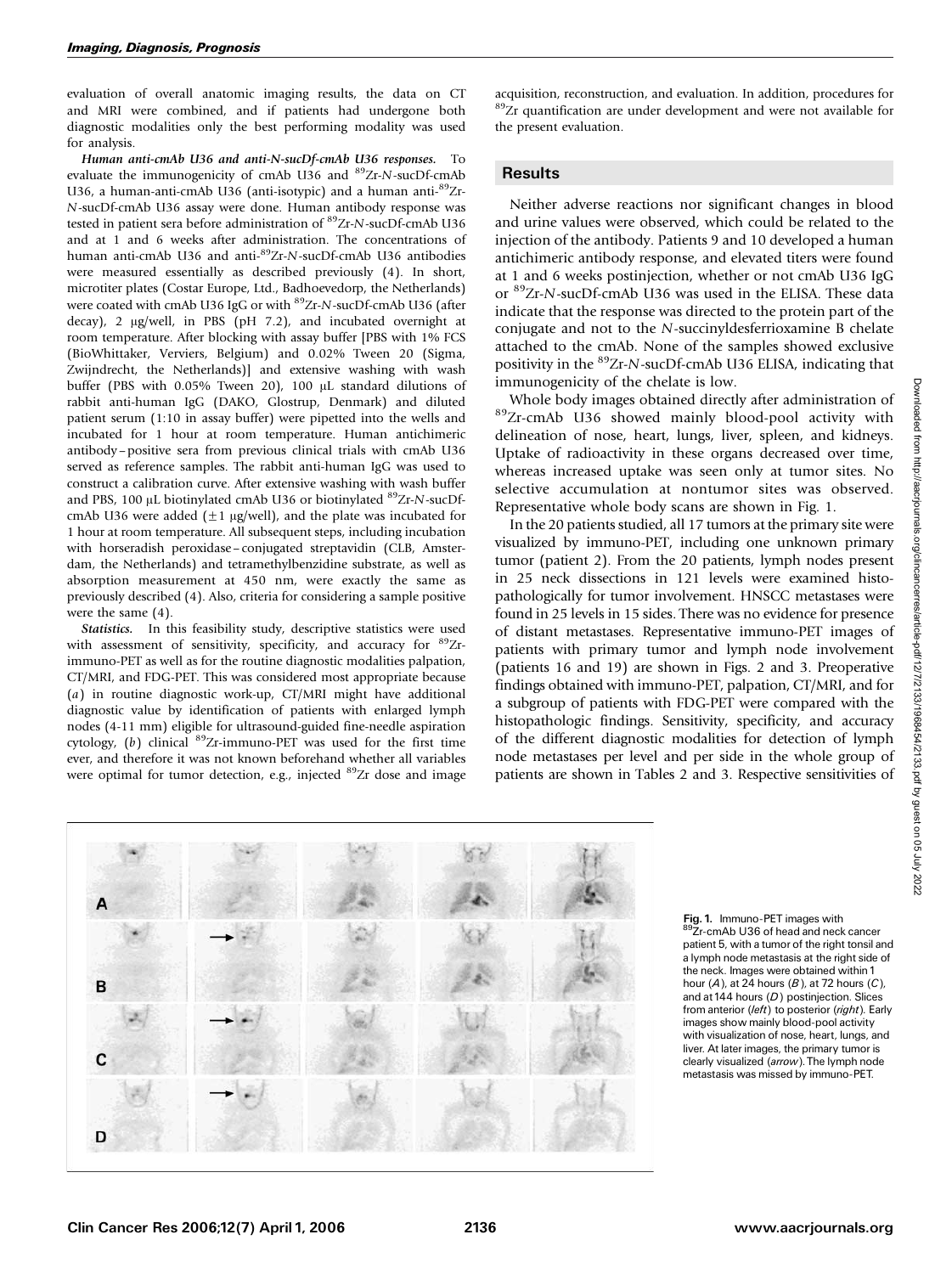Fig. 2. Immuno-PET images with 89Zr-cmAb U36 of head and neck cancer patient 16, with a tumor in the left tonsil (large arrow) and lymph node metastases (small arrows) at the left (level II and III) and right (level II) side of the neck. Images were obtained 72 hours postinjection. A, sagittal image; B, axial image, and C, coronal image.



immuno-PET, palpation, and CT/MRI were 72%, 44%, and 60% when evaluated per neck level, and 73%, 53%, and 73% when evaluated per neck side. Accuracy of immuno-PET, palpation, and CT/MRI for the whole group of patients was per level 93%, 88%, and 90%, and per side 76%, 72%, and 80%, respectively.

Six patients also underwent FDG-PET. For these patients, the sensitivity of immuno-PET and FDG-PET for detection of tumor-involved lymph node levels was 85% and 62%, respectively (Table 4).

False-positive findings were obtained with immuno-PET (two levels), CT (two levels), and MRI (one level). No false-positive cases were observed with palpation and FDG-PET.

The paraffin slides of the seven tumor-involved lymph node levels that had been missed with immuno-PET were reexamined by histopathologic examination (Table 5). The tumorinvolved lymph nodes found in these levels were relatively small and contained just a small proportion of tumor tissue. No necrosis was observed in these tumors. Six of seven tumor-involved lymph node levels that had been missed by immuno-PET were also missed by CT and/or MRI. The smallest tumor-involved lymph node detected by immuno-PET was  $5 \times 5$  mm, with 75% tumor involvement.

## **Discussion**

Immuno-PET combines the high resolution of PET with the high specificity and selectivity of mAbs. This makes immuno-PET an attractive modality for tumor detection. In addition, immuno-PET can also be used in a therapeutic setting with mAbs for confirmation of tumor targeting and for quantitative dose calculations. The possibility for combined use of mAbs in tumor detection, therapy planning, and therapy makes the position of immuno-PET fundamentally different from FDG-PET.

In the current study, the long-lived positron emitter <sup>89</sup>Zr was evaluated for the first time ever in a clinical immuno-PET trial. 89Zr was coupled to cmAb U36 via the bifunctional chelate N-succinyldesferrioxamine B. Modification procedures were



Fig. 3. Immuno-PET images with <sup>89</sup>Zr-cmAb U36 of head and neck cancer patient 19, with a tumor on the right side of the soft palate, and a lymph node metastasis at the left side of the neck (level III). Images were obtained 72 hours postinjection. A, coronal image of primary tumor; B, coronal image of lymph node metastasis in the neck; C, sagittal image of primary tumor; *D*, sagittal image of lymph node metastasis in the neck.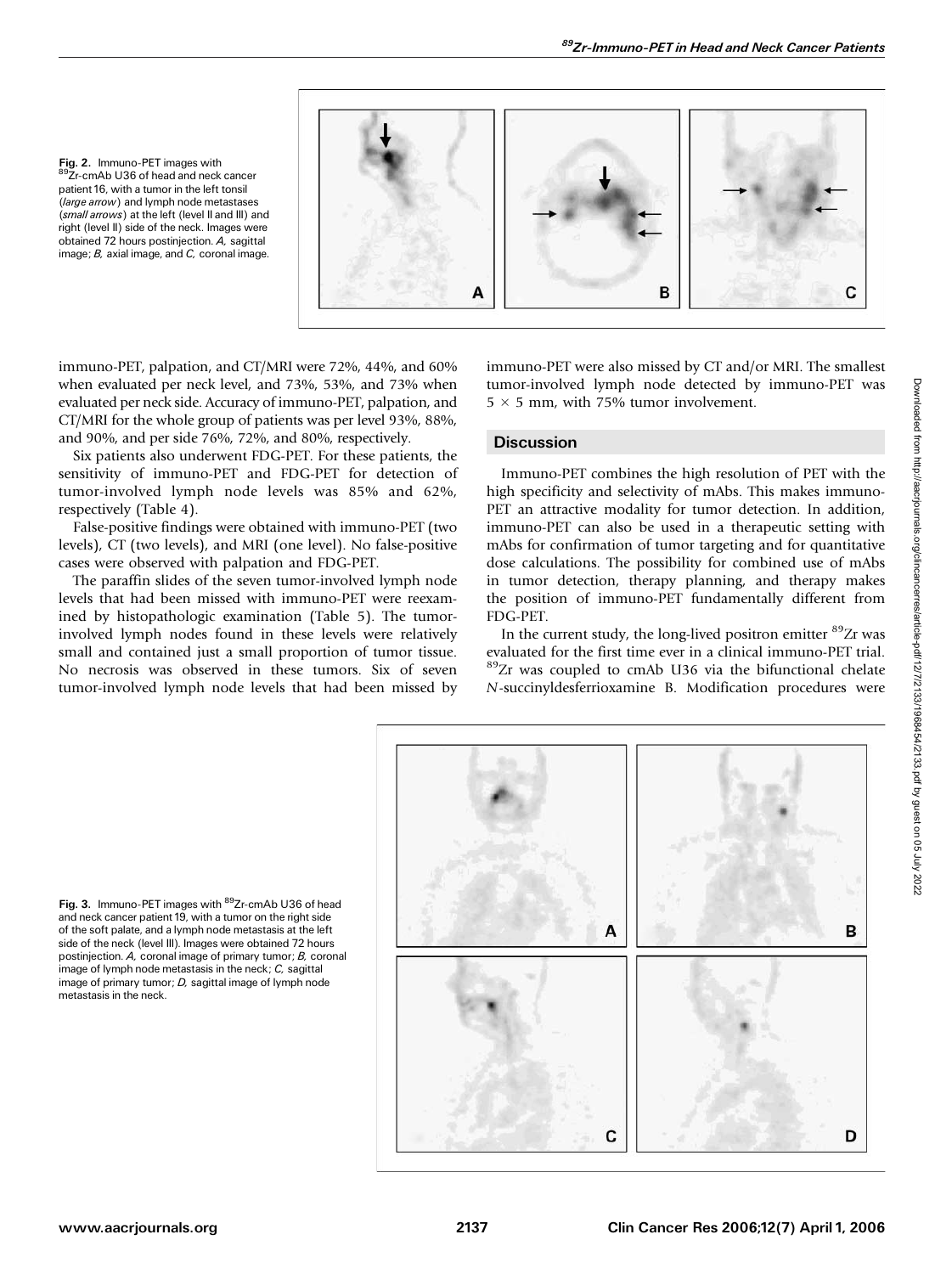| Table 2. Correlation of preoperative findings with<br>histopathologic findings per level |                                           |                                            |                                                 |  |
|------------------------------------------------------------------------------------------|-------------------------------------------|--------------------------------------------|-------------------------------------------------|--|
| 121 operated<br>levels, 25 tumors<br>involved                                            | Sensitivity                               | Specificity                                | Accuracy                                        |  |
| Palpation<br>CT/MRI<br><sup>89</sup> Zr-immuno-PET                                       | 11/25 (44%)<br>15/25 (60%)<br>18/25 (72%) | 96/96 (100%)<br>94/96 (98%)<br>94/96 (98%) | 107/121 (88%)<br>109/121 (90%)<br>112/121 (93%) |  |

standardized to arrive at a chelate/mAb molar ratio <2. No impairment of the immunoreactivity of cmAb U36 was observed upon radiolabeling. Administration of <sup>89</sup>Zr-cmAb U36 (75 MBq, 10 mg) to HNSCC patients seemed to be safe. Just 2 of 20 patients showed an antibody response directed against cmAb U36, while in a previous radioimmunotherapy study this was 5 of 12 after administration of 50 mg radiolabeled cmAb U36. No evidence was found for antibody reactions against the chelate.

Immuno-PET with 89Zr-cmAb U36 seemed to be a promising method for imaging of primary head and neck tumors as well as metastases in the neck. All primary tumors were visualized, whereas 18 of 25 tumor-containing neck levels were also identified. In this feasibility study, the sensitivity of immuno-PET for detection of lymph node metastases was at least as good as of CT/MRI: 72% versus 60%. In a previous SPECT study with 99mTc-labeled mmAb U36 in a comparable group of patients, a sensitivity of 50% was found for nuclear imaging, the same as for CT and MRI. Because the number of patients in both studies was small, it is not justified to compare the performance of 89Zr-immuno-PET and 99mTc-SPECT just on the basis of sensitivity percentages. Nevertheless, it became clear from the present study that 89Zr-immuno-PET performs better with respect to tumor delineation. One reason for this is the better spatial resolution of PET. <sup>89</sup>Zr-immuno-PET showed detailed delineation of organs like heart as well as of tumors and blood vessels (Fig. 1). This had not been the case with  $^{99m}$ Tc-SPECT (3). Another reason for better delineation is the longer half-life of <sup>89</sup>Zr than of <sup>99m</sup>Tc (78.4 versus 6.0 hours), which allowed imaging at later time points, when tumor-to-nontumor radioactivity uptake ratios are higher (Fig. 1). Indeed, in the present study, delineation of primary tumors and lymph node metastases was better at later time points (72 and 144 hours) than at earlier time points (data not shown). Image quality might be further improved by elongation of the scanning time for the two bed positions covering the head and neck region.

Table 3. Correlation of preoperative findings with histopathologic findings per side

| 25 operated<br>sides, 15 tumors<br>involved | Sensitivity | <b>Specificity</b> | Accuracy    |  |
|---------------------------------------------|-------------|--------------------|-------------|--|
| Palpation                                   | 8/15(53%)   | 10/10 (100%)       | 18/25 (72%) |  |
| CT/MRI                                      | 11/15 (73%) | $9/10(90\%)$       | 20/25 (80%) |  |
| <sup>89</sup> Zr-immuno-PET                 | 11/15 (73%) | 8/10 (80%)         | 19/25 (76%) |  |

Table 4. Correlation of preoperative findings with histopathologic findings per level in six patients who received FDG-PET

| 40 operated<br>levels, 13 tumors<br>involved | Sensitivity | <b>Specificity</b> | Accuracy    |
|----------------------------------------------|-------------|--------------------|-------------|
| Palpation                                    | 7/13(54%)   | 27/27 (100%)       | 34/40 (85%) |
| CT/MRI                                       | 10/13 (77%) | 27/27 (100%)       | 37/40 (93%) |
| <b>FDG-PET</b>                               | 8/13(62%)   | 27/27 (100%)       | 35/40 (88%) |
| <sup>89</sup> Zr-immuno-PET                  | 11/13 (85%) | 27/27 (100%)       | 38/40 (95%) |

Although good resolution is an advantage, it is fair to say that immuno-PET is hampered by the lack of anatomic structures. For example, because of the slow clearance of the conjugate from the blood, it might be difficult to distinguish a targeted lymph node metastasis from a cross-section through a blood vessel. In the present study, no explanation was found for the two false-positive observation with <sup>89</sup>Zr-immuno-PET. An improvement in image interpretation might be obtained by fusion of immuno-PET images with CT or MRI images. This approach enables the combination of (tumor) biological and anatomic information. We explored this approach for a few patients, including patient 16 with extensive bilateral lymph node involvement (Fig. 2). Figure 4 shows the fused PET-CT image of the same patient 16, and the fusion makes clear that increased uptake of 89Zr-cmAb U36 indeed is confined to the enlarged lymph nodes in the neck. To get a proper match between the immuno-PET and CT images, the head of this patient had to be fixed in the same way during both imaging procedures by using a thermoplastic radiotherapy mask. Problems related to matching will be solved when PET imaging and anatomic CT or MRI imaging are done simultaneously by use of hybrid scanners. The use of combined PET/CT scanners is rapidly expanding and first efforts in developing MRI-compatible PET scanners have been reported (16). The availability of anatomic data will not only provide landmarks for PET image interpretation, but can also be used for more accurate quantification of mAb distribution (e.g., partial volume correction).

Downloaded from http://aacrjournals.org/clincances/atticle-pdf/12/72133/1968454/2133.pdf by guest on 05 July 2022 Downloaded from http://aacrjournals.org/clincancerres/article-pdf/12/7/2133/1968454/2133.pdf by guest on 05 July 2022

| <b>Table 5.</b> Tumor involvement of tumor containing levels |
|--------------------------------------------------------------|
| missed by immuno-PET                                         |
|                                                              |

| Patient no Size<br>level | (mm)          | %Tumor    | <b>Remarks</b>               |
|--------------------------|---------------|-----------|------------------------------|
| 1. level II              | $7 \times 11$ | 25        | Missed by MRI/detected by CT |
| 3. level III             | $9 \times 15$ | $50 - 75$ | Missed by CT/MRI             |
| 5. level III             | $4 \times 4$  | 10        | Missed by CT/MRI             |
|                          | $8 \times 15$ | 10        |                              |
| 6. level II              | $5 \times 7$  | 5         | Missed by CT/MRI             |
|                          | $6 \times 8$  | 50-75     |                              |
|                          | $5 \times 9$  | 5         |                              |
| 7. level I               | $5 \times 7$  | 5         | Missed by CT (no MRI)        |
| 14, level IV             | $8 \times 12$ | $10 - 25$ | Missed by CT/MRI             |
| 15. level II             | $5 \times 5$  | $25 - 50$ | Detected by CT/MRI           |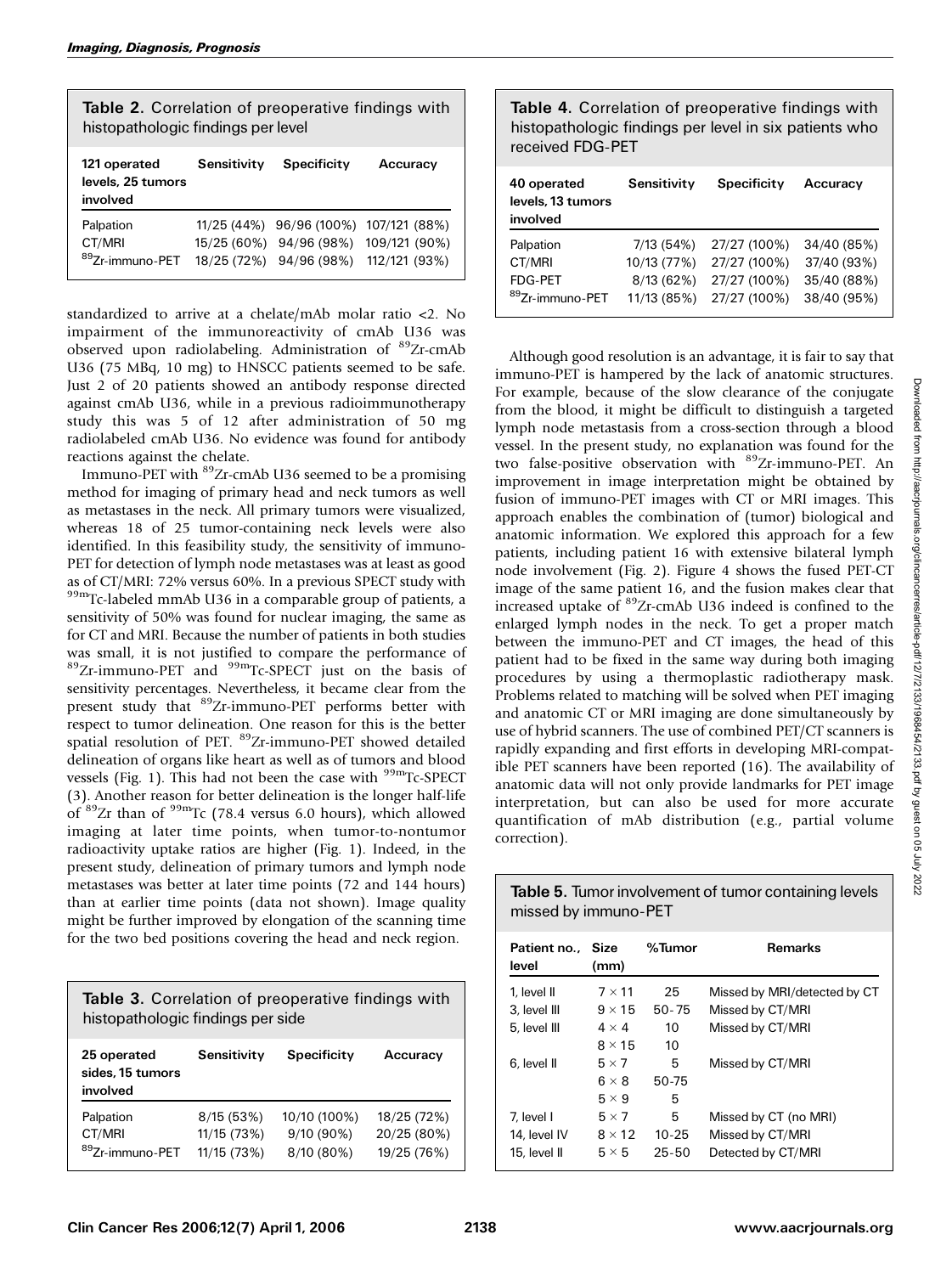

Fig. 4. Fusion  $(C)$  of CT  $(A)$  and coronal immuno-PET  $(B)$  images of head and neck cancer patient 16 (same as in Fig. 2), with a tumor in the left tonsil and lymph node metastases at the left (level II and III) and right (level II) side of the neck. Images were obtained 72 hours postinjection. In these slices, only lymph node metastases are visible.

Following this feasibility study, the exact position of immuno-PET using <sup>89</sup>Zr-cmAb U36 within the current armamentarium for diagnosis of head and neck cancer still has to be established. One has to realize that apart from noninvasive imaging methods for the neck, invasive diagnostic procedures are also available, e.g., ultrasound-guided fine-needle aspiration cytology. In ultrasound-guided fine-needle aspiration cytology, selection of lymph nodes to be aspired is based on known patterns of lymphatic spread and/or lymph node size and morphology as assessed with ultrasound, sometimes after obtaining evidence by CT or MRI scan. Although ultrasoundguided fine-needle aspiration cytology enables detection of lymph node metastases at a single-cell level, it has also some unfavorable aspects, however:  $(a)$  Its accuracy is strongly dependent on the skills of the ultrasonographer and the cytopathologist,  $(b)$  it is an invasive method, and  $(c)$  it gives only information of a selected part of the neck and not on the primary tumor or distant metastases.

At the current stage of development, immuno-PET with <sup>89</sup>ZrcmAb U36 is not able to detect micrometastases in the neck, an observation that has also been previously reported for FDG-PET (17, 18). False-negative observations in the present study were mostly due to the presence of small metastatic lymph nodes with minimal tumor involvement (Table 5), whether or not such small tumors are efficiently targeted by mAb U36, as previously shown in a biodistribution study with mmAb U36 (19).

From a diagnostic point of view, immuno-PET with  $^{89}Zr$ cmAb U36 might also have perspectives for the detection of distant metastases. Approximately 25% of advanced-stage (stage III and IV) head and neck cancer patients develop distant metastases. Because surgical management is reserved for patients with locoregional disease, the presence of distant metastases is critical and may significantly influence treatment.

Recent studies have shown that there is a role for FDG-PET in the detection of occult distant metastases (20). It can be anticipated, however, that the use of immuno-PET with  $^{89}Zr$ labeled mAbs might add another dimension to the detection of distant metastases, especially when the same mAb is used for systemic therapy. Within such a strategy, immuno-PET might play a dual role: tumor detection as well as treatment planning.

mAbs are gaining momentum for the use in tumor-selective systemic therapy, also for treatment of head and neck cancer. Presently, 17 mAbs (all intact IgGs) have been approved by the Food and Drug Administration for therapy, most of them for systemic treatment of cancer. Of the approved mAbs, cetuximab (directed against the epidermal growth factor receptor) and bevacizumab (directed against the vascular endothelial growth factor) are also used in strategies for treatment of head and neck cancer. In addition, several other mAbs are under evaluation for therapy of head and neck cancer, such as the radiolabeled mAbs U36 (4, 5) and L19. The latter mAb is directed against the ED-B domain of fibronectin, and capable of selective targeting of tumor neovasculature  $(21 - 23)$ . Data presented in this initial clinical feasibility study justify further exploration of 89Zrimmuno-PET as an imaging tool for the selection of highpotential candidate mAbs for therapy as well as of patients most likely to benefit from (expensive) mAb treatment.

## Acknowledgments

We thank the staff of BV Cyclotron (VU University) for supply of <sup>89</sup>Zr, Dr. Jan H. Rector (Solid State Physics, VU University) for sputtering <sup>89</sup>Y on copper supports, Drs. Gerard W.M. Visser and Iris Verel for advice on radiochemistry, Ing. Henri N.J.M. Greuter for pharmacokinetic determinations, Dr. BramJ.Wilhelm for pharmacokinetic modeling, Ing. Marijke Stigter for human antichimeric antibody analyses, Dr. Jan C. de Munck for image fusion, Dr. D. Joop Kuik for advise on statistics, and Dr. Manfred van derVlies for supervision of radiation safety issues.

## References

- 1. Zuckier LS, DeNardo GL.Trials and tribulations: oncological antibody imaging comes to the fore. Semin Nucl Med 1997;27:10 - 29.
- 2. Goldenberg DM. Advancing role of radiolabeled antibodies in the therapy of cancer. Cancer Immunol Immunother 2003;52:281 ^ 96.
- 3. De Bree R, Roos JC, Quak JJ, Den Hollander W, Snow GB, Van Dongen GAMS. Radioimmunoscintigraphy and biodistribution of <sup>99m</sup>Tc-labeled monoclonal antibody U36 in patients with head and neck cancer. Clin Cancer Res 1995;1:591-8.
- 4. Colnot DR, Quak JJ, Roos JC, et al. Phase I therapy study of <sup>186</sup>Re-labeled chimeric monoclonal antibody

U36 in patients with squamous cell carcinoma of the head and neck. J Nucl Med 2000;41:1999 - 2010.

- 5. Colnot DR, Ossenkoppele GJ, Roos JC, et al. Reinfusion of unprocessed, granulocyte colony-stimulating factor-stimulated whole blood allows dose escalation of  $^{186}$ Re-labeled chimeric monoclonal antihody USB  $\mathrm{^{6}Re}$ -labeled chimeric monoclonal antibody U36 radioimmunotherapy in a phase I dose escalation study. Clin Cancer Res 2002:8:3401-6.
- 6. Eary JF. PET imaging for planning cancer therapy. J Nucl Med 2002;42:764-9.
- 7. Lee FT, Scott AM. Immuno-PET for tumor targeting. J Nucl Med 2003;44:1271 ^ 81.
- 8.Verel I,Visser GWM,Van Dongen GAMS.The promise

of immuno-PET in radioimmunotherapy. J Nucl Med 2005;46:164-71S.

- 9. Verel I, Visser GWM, Boellaard R, Stigter-van Walsum M, Snow GB, Van Dongen GAMS. 89Zr immuno-PET: comprehensive procedures for the production of 89Zrlabeled monoclonal antibodies. J Nucl Med 2003;44:  $1271 - 81.$
- 10. Verel I, Visser GWM, Boellaard R, et al. Quantitative 89Zr-immuno-PET for *in vivo* scouting of <sup>90</sup>Y-labeled monoclonal antibodies. J Nucl Med 2003;44:1663-70.
- 11. De Bree R, Roos JC, Quak JJ, Den Hollander W, Snow GB, Van Dongen GAMS. Clinical screening of monoclonal antibodies 323/A3 (K931), cSF-25